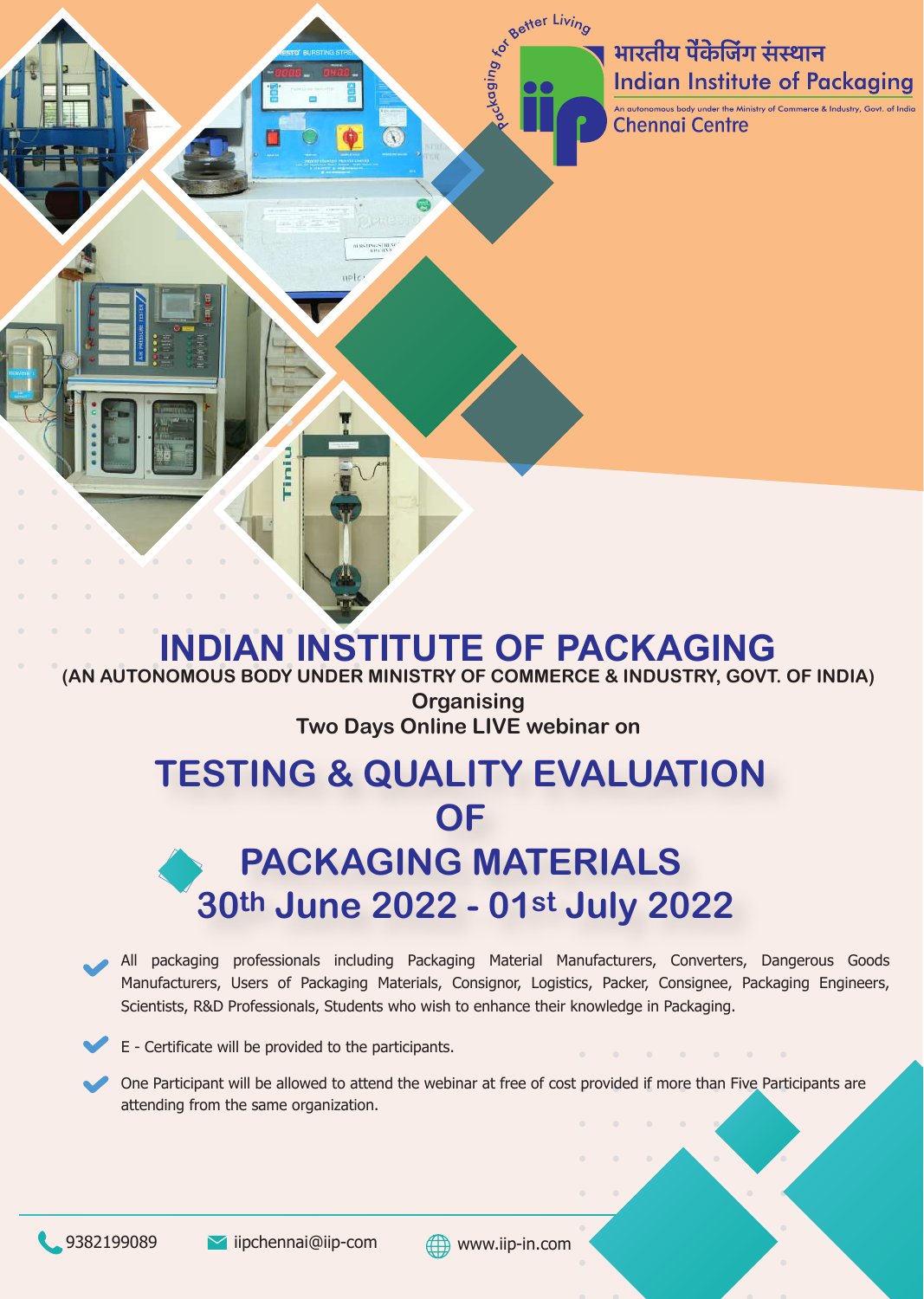

### **PROGRAM SCHEDULE**

### **DAY-1 PROGRAM FLOW (30th June 2022)**

- 10:00 am 11:30 am : Welcome Address and Introduction to Packaging & Packaging materials  $\sim$   $\sim$   $\sim$   $\sim$   $\sim$
- 11:30 am 11:40 am : Tea Break
- 11:40 am 01:00 pm : Testing & Quality Evaluation of Paper and Paper Boards
- 01:00 pm 02:00 pm : Lunch Break
- 02:00 pm 03:30 pm : Testing & Quality Evaluation of Flexible Plastic Materials
- 03:30 pm 03:40 pm : Tea Break
- 03:40 pm 05:00 pm : Testing & Quality Evaluation of Wood and Metal

#### **DAY-2 PROGRAM FLOW (01st July 2022)**

- 10:00 am 11:30 am : Testing & Quality Evaluation of Rigid Plastic Materials
- 11:30 am 11:40 am : Tea Break
- 11:40 am 01:00 pm : Testing & Quality Evaluation of Glass Containers
- 01:00 pm 02:00 pm : Lunch Break
- 02:00 pm 03:00 pm : Transport worthiness Test with respect to IS/ ASTM / ISTA Standards
- 02:00 pm 03:00 pm : Testing & Quality Evaluation of Ancillary Materials
- 03:30 pm 03:40 pm : Tea Break
- 03:40 pm 04:40 pm : Practical Demonstration
- 04:40 pm 05:00 pm : Question & Answer Session